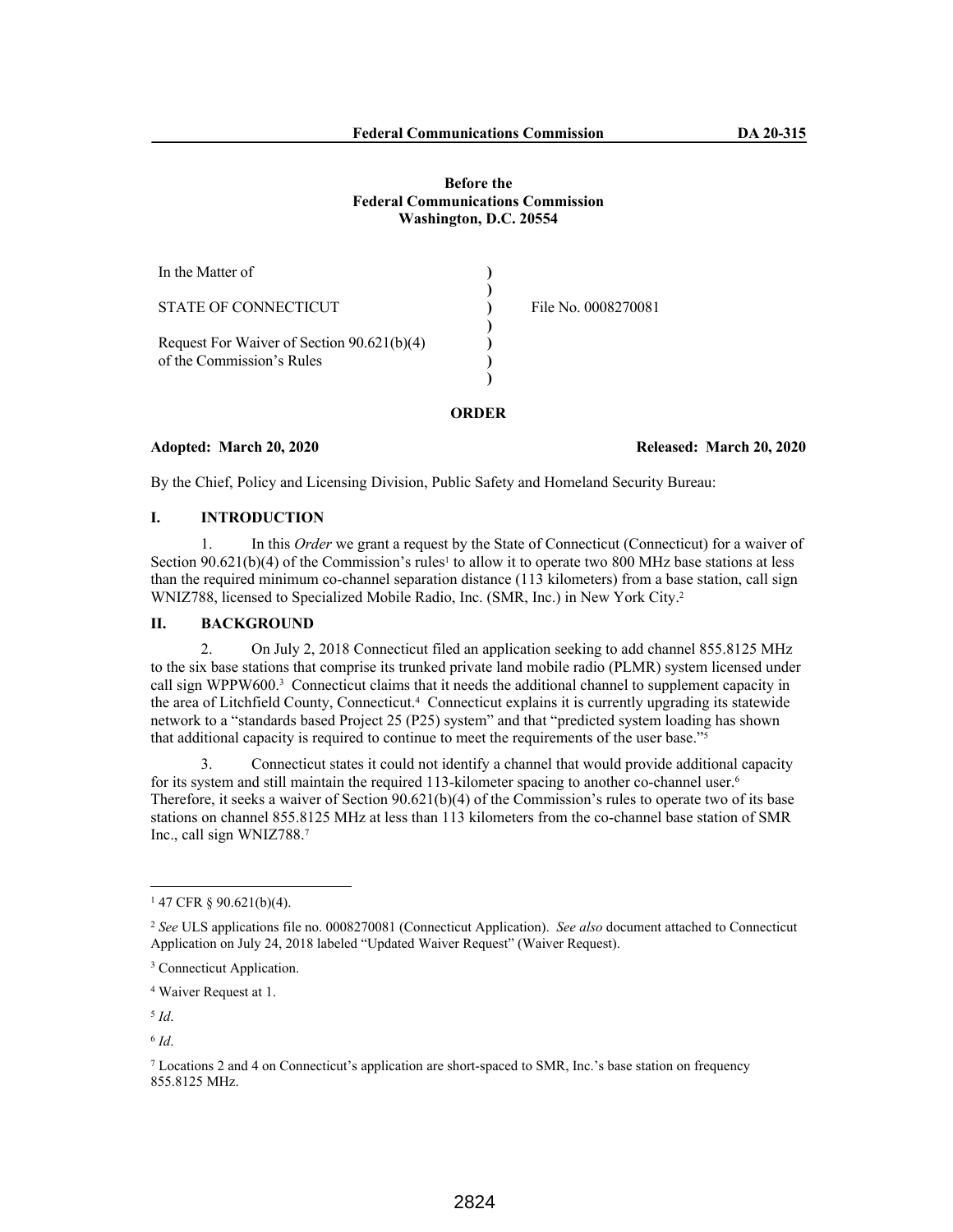4. Section 90.621(d)(4) of the Commission's rules permits an applicant to license base stations less than 113 kilometers from previously licensed co-channel base stations provided the applicant satisfies certain power and antenna height limits specified in a short-spacing table.<sup>8</sup> An applicant may license a base station at a distance less than that prescribed in the short-spacing table if it obtains a waiver to do so and includes an engineering study showing that the incumbent licensee will receive interference protection equivalent to that obtained from the short-spacing table. The table is premised on the proposed station's 22 dBu F(50,10) interference contour not overlapping the incumbent station's 40 dBu F(50,50) service contour.<sup>9</sup>

5. Connecticut submits a contour analysis performed by its frequency coordinator, the Association of Public-Safety Communications Officials International (APCO), showing that, with the directional antenna specified in Connecticut's application, the 22 dBu F(50,10) interference contours from Connecticut's two proposed short-spaced base stations will not overlap the 40 dBu F(50,50) contour of the SMR, Inc. co-channel base station.<sup>10</sup> Thus, APCO concludes that the incumbent, SMR, Inc., will "receive interference protection that meets or exceeds the limits upon which the ERP and DHAAT criteria are established."<sup>11</sup>

6. SMR, Inc. initially opposed Connecticut's application and waiver request<sup>12</sup> but withdrew its opposition after Connecticut provided SMR, Inc. with the characteristics of the directional antennas that Connecticut will use at the two short-spaced sites.<sup>13</sup>

### **III. DISCUSSION**

7. To obtain a waiver of the Commission's Rules, a petitioner must demonstrate either that (i) the underlying purpose of the rule(s) would not be served or would be frustrated by application to the present case, and that a grant of the waiver would be in the public interest;<sup>14</sup> or (ii) in view of unique or unusual factual circumstances of the instant case, application of the rule(s) would be inequitable, unduly burdensome, or contrary to the public interest, or the applicant has no reasonable alternative.<sup>15</sup> We conclude Connecticut's request for waiver of Section 90.621(b)(4) should be granted under the first prong of the waiver standard.

8. Bureau staff have independently confirmed APCO's determination that, with the directional antennas specified, Connecticut's proposed base stations' 22 dBu F(50,10) interference contour does not overlap the 40 dBu F(50,50) coverage contour of the short-spaced co-channel incumbent station. This contour analysis demonstrates that SMR, Inc. will receive interference protection equivalent to that provided by application of the short-spacing table. Based on this finding, we conclude that Connecticut's proposal to operate two base stations on channel 855.8125 MHz at less than the required minimum spacing to SMR, Inc.'s co-channel base station would not frustrate the interference-avoidance underlying purpose of Section 90.621(b)(4) of the Commission's rules. Moreover, we find the public interest will be served by the waiver because it will allow Connecticut to expand the capacity of its

<sup>13</sup> Connecticut will deploy a Sinclair SE4192-SWBP4LDF antenna with a 50-degree null at Location 2 and a Sinclair SE419-SWBP4LDF(D00) antenna with a 45-degree null at Location 4. *See* Antenna Statement.

<sup>14</sup> 47 CFR § 1.925(b)(3)(i).

<sup>15</sup> 47 CFR § 1.925(b)(3)(ii).

<sup>8</sup> 47 CFR § 90.621(d)(4).

<sup>&</sup>lt;sup>9</sup> *Id*. at n. 2, Short-Spacing Separation Table.

<sup>10</sup> *See* APCO documents attached to Connecticut Application on July 5, 2018 labeled UPDATED NON-OVERLAPPING CONTOUR L2 and "UPDATED NON-OVERLAPPING CONTOUR L4.

<sup>11</sup> Waiver Request at 2.

<sup>12</sup> SMR Inc. Opposition to Connecticut Request for Waiver, July 9, 2018.